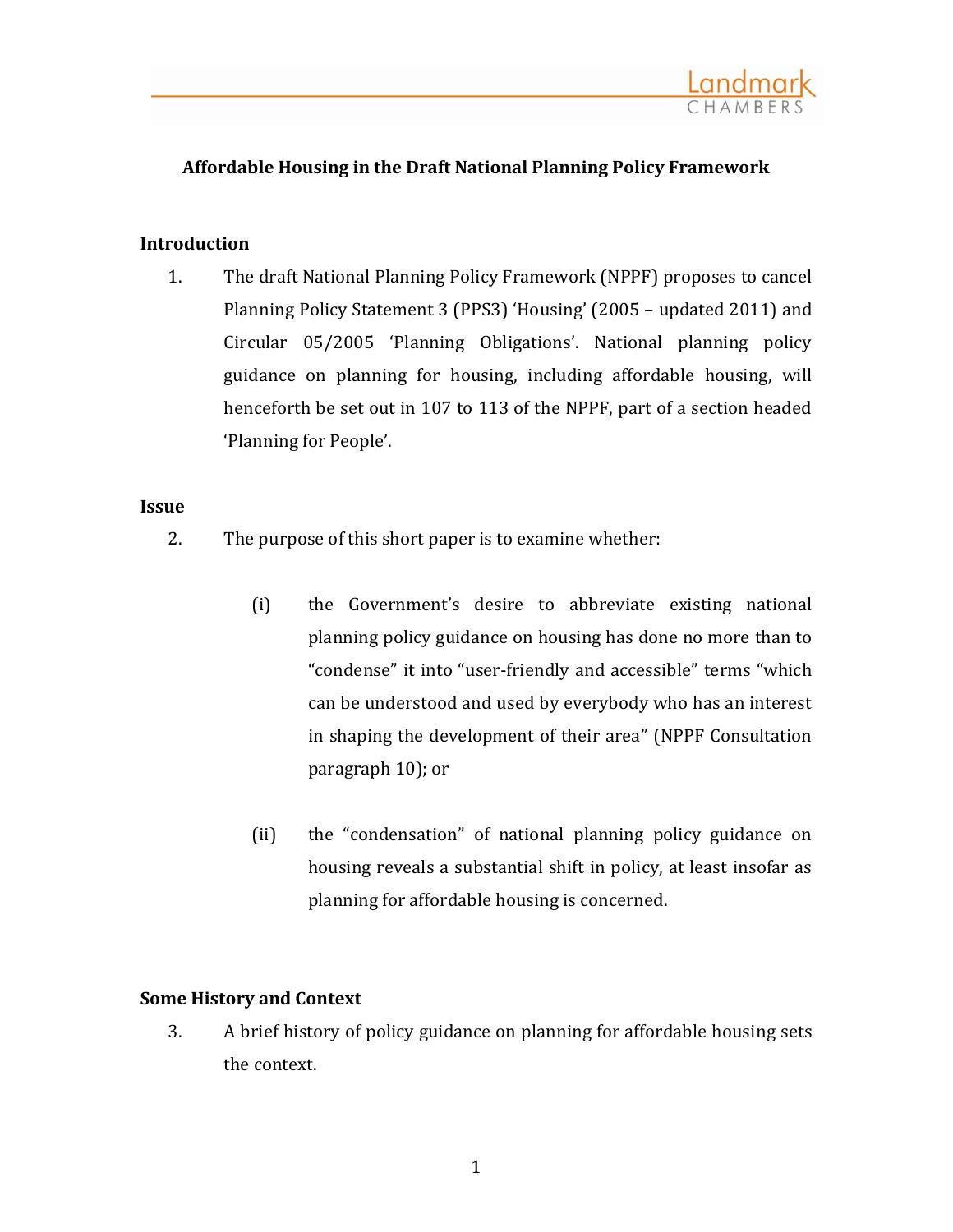*PPG3 (1992)*

- 4. A convenient starting point is PPG3 "Housing" (1992). That policy guidance note was promulgated at a time of increasingly widespread public concern at the diminution in supply of public sector housing, following the success of the right to buy initiative during the 1980s. Consistent with prevailing economic and political orthodoxy, the Government's response was not to encourage an increase in public sector housing provision; but rather to encourage the house building industry to recognize and contribute towards meeting the need for affordable housing through the planning process.
- 5. Paragraph 38 of PPG3 (1992) was headed 'Affordable Housing'. It stated-

*A community's need for affordable housing is a material consideration which may properly be taken into account in formulating development plan policies.* 

6. At the time, the introduction of that policy provoked considerable controversy in planning circles. In Mitchell v Secretary of State, Roy Vandermeer QC sitting as a deputy High Court Judge held that a planning appeal decision based upon considerations of housing price and tenure was unlawful, on the ground that such considerations had nothing to do with the character and use of land. Had that view prevailed, the now conventional approach to delivering affordable housing through the planning process would have been dead in the water, considerations of price and tenure being part and parcel of the means whereby affordable housing is actually secured through the development control process.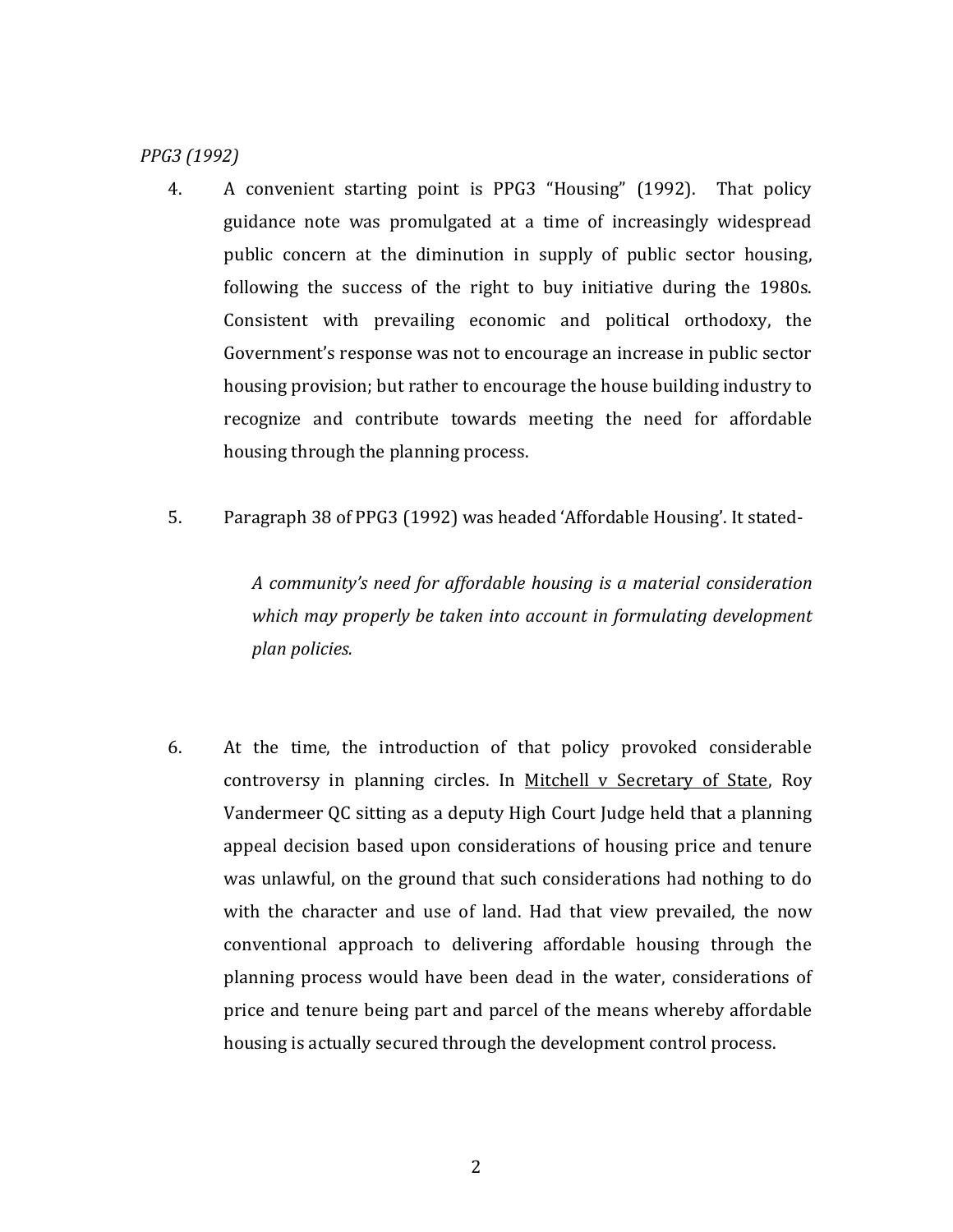7. That view did not, however, prevail. The Court of Appeal overturned Mr Vandermeer's decision. In Mitchell v Secretary of State [1994] 2 PLR 23, Saville LJ said (page 26G-H) –

> *On the law as it presently stands, therefore, the need for housing in a particular area is a planning purpose which relates to the character and use of land. Given that this is so, the proposition advanced on behalf of Mr Mitchell is that the need for a particular type of housing in an area is not a planning purpose which relates to the character of the use of land if that need is itself dictated or generated by considerations of cost or type of tenure.*

> *I cannot accept this argument. To my mind there is no sensible distinction to be drawn between a need for housing generally and a need for particular types of housing, whether or not the latter can be defined in terms of cost, tenure or otherwise. In each case the question is whether, as a matter of planning for the area under consideration, there is a need for housing which the grant or refusal of the application would affect.*

> *The fact that the need may be dictated by considerations of cost or type of tenure seems to me to be immaterial....*

> *….the fallacy in the argument is that it simply confuses the need for housing (which on the authorities is a legitimate consideration) with the reasons for that need and concentrates exclusively on the latter while effectively ignoring the former.*

## *Circular 6/98*

8. Thereafter the national planning policy for the delivery of affordable housing through the planning process became encapsulated in a departmental circular devoted to that topic - DETR Circular 6/98 "Planning and Affordable Housing". Building on the established materiality of the need for affordable housing, paragraph 1 of the circular required local planning authorities to investigate the degree of need for affordable housing in their area and, based on that evidence, to include in their local plans a policy for seeking an element of such housing on suitable sites. Such policies would then be material consideration in determining an application for planning permission.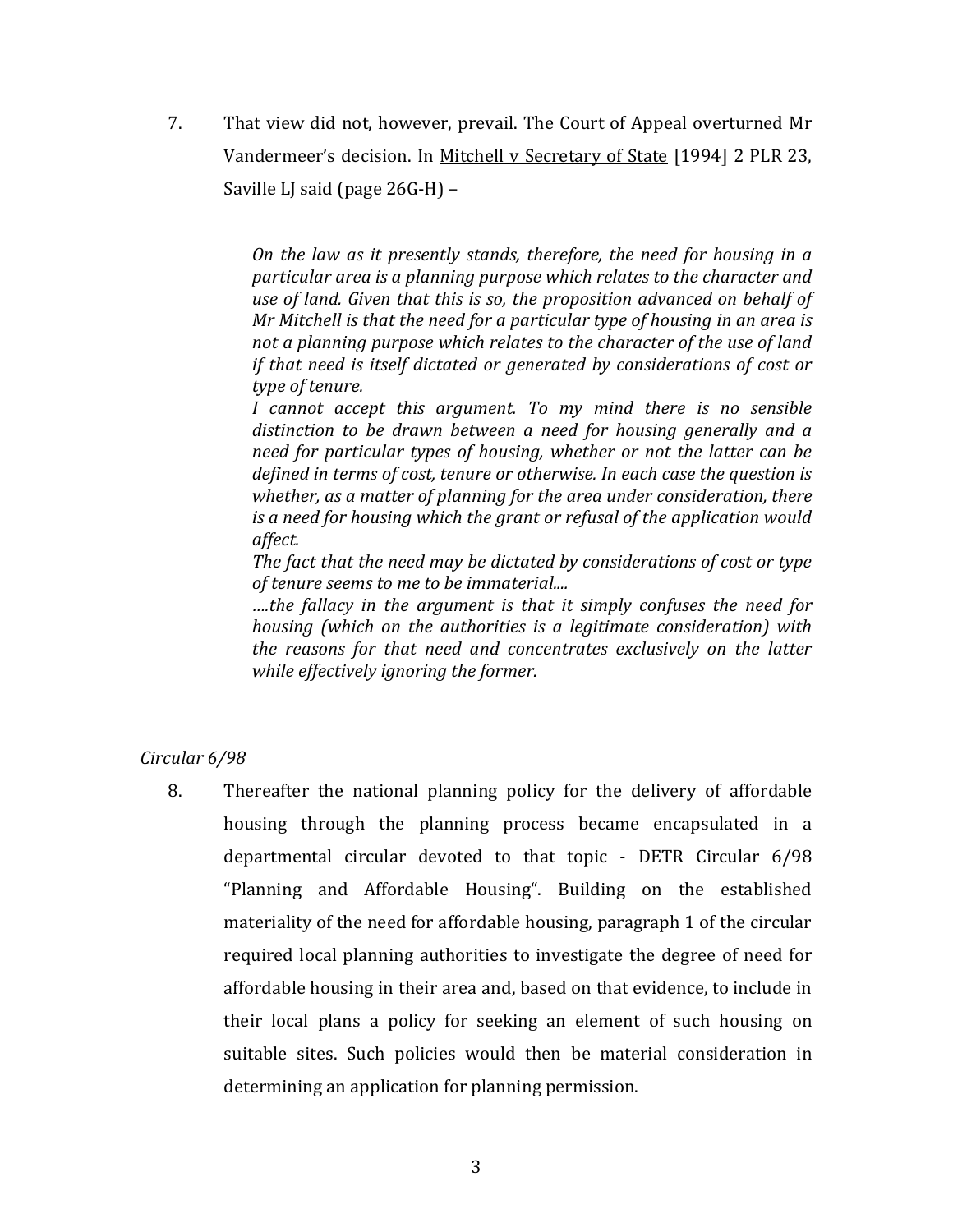9. The Circular stated the then Government's "preferred approach" to planning and affordable housing, its objectives being to help local planning authorities to adopt a "realistic and consistent approach" to preparing planning policies and handling planning applications involving affordable housing. It encouraged a co-operative approach to policy preparation; required that affordable housing policies be based in a clear and up-to-date assessment of local need; provided guidance on securing and controlling the occupancy of affordable housing; and sought to ensure that affordable housing delivered through the planning system was likely to be attractive to lenders of private finance.

## *PPS3 (2005)*

- 10. That policy guidance remained in place until 2005, when PPS3 'Housing' was published. That policy statement left one in no doubt as to role of the planning process in delivering affordable housing.
- 11. Paragraph 9 stated the Government's 'key housing policy goal' as being –

*To ensure that everyone has the opportunity of living in a decent home, which they can afford, in a community where they want to live.*

12. Paragraph 10 identified the 'specific outcomes' that the planning system should deliver as including –

> *A mix of housing, both market and affordable, particularly in terms of tenure and price, to support a wide variety of households in all areas, both urban and rural.*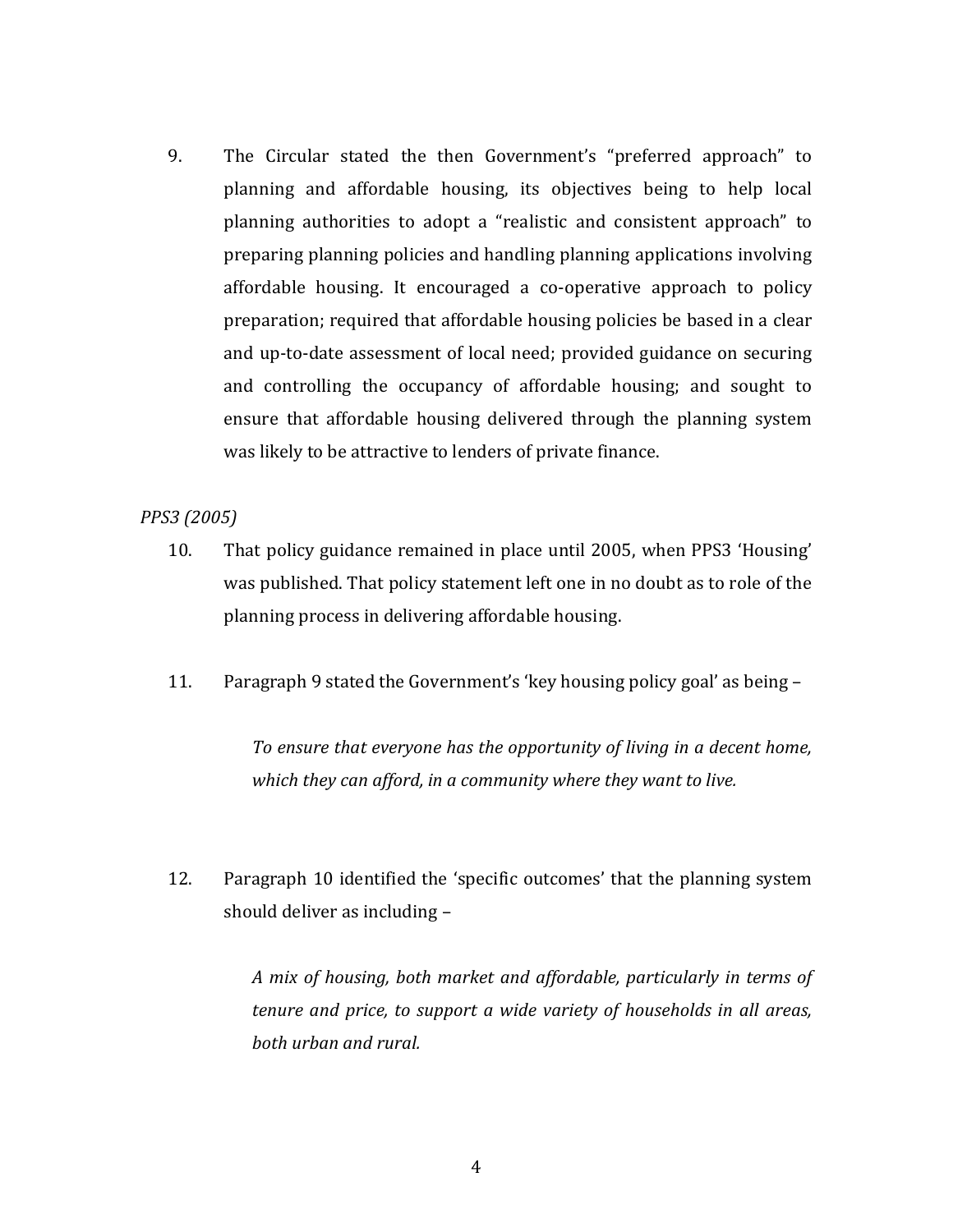### *Current national planning policies for affordable housing – PPS3 (2005)*

- 13. Most importantly, the stated 'National Planning Policies' for housing included the heading 'Affordable Housing' and, in paragraphs 27 to 30 of PPS3, a detailed process that local planning authorities should follow in planning for affordable housing.
- 14. In those paragraphs, the then Government stated its national planning policy commitment to-

*Providing high quality housing for people who are unable to access or afford market housing….as well as helping people make the step from social-rented housing to home ownership.*

- 15. In order to realize that policy commitment, regional targets were to be set for the delivery of affordable housing. Locally, planning authorities were required to set overall targets for affordable housing during the plan period based on (inter alia) the findings of a Strategic Housing Market Assessment; to include separate targets for social rented and intermediate housing; to specify the size and type of affordable housing likely to be needed in particular locations; to set out the range of circumstances in which affordable housing would be required; and to set out the approach to seeking developer contributions towards affordable housing provision in their area. There was further guidance on the provision of affordable housing in rural areas.
- 16. This is the national planning policy context that is now to be cancelled and replaced by the relevant provisions of the NPPF.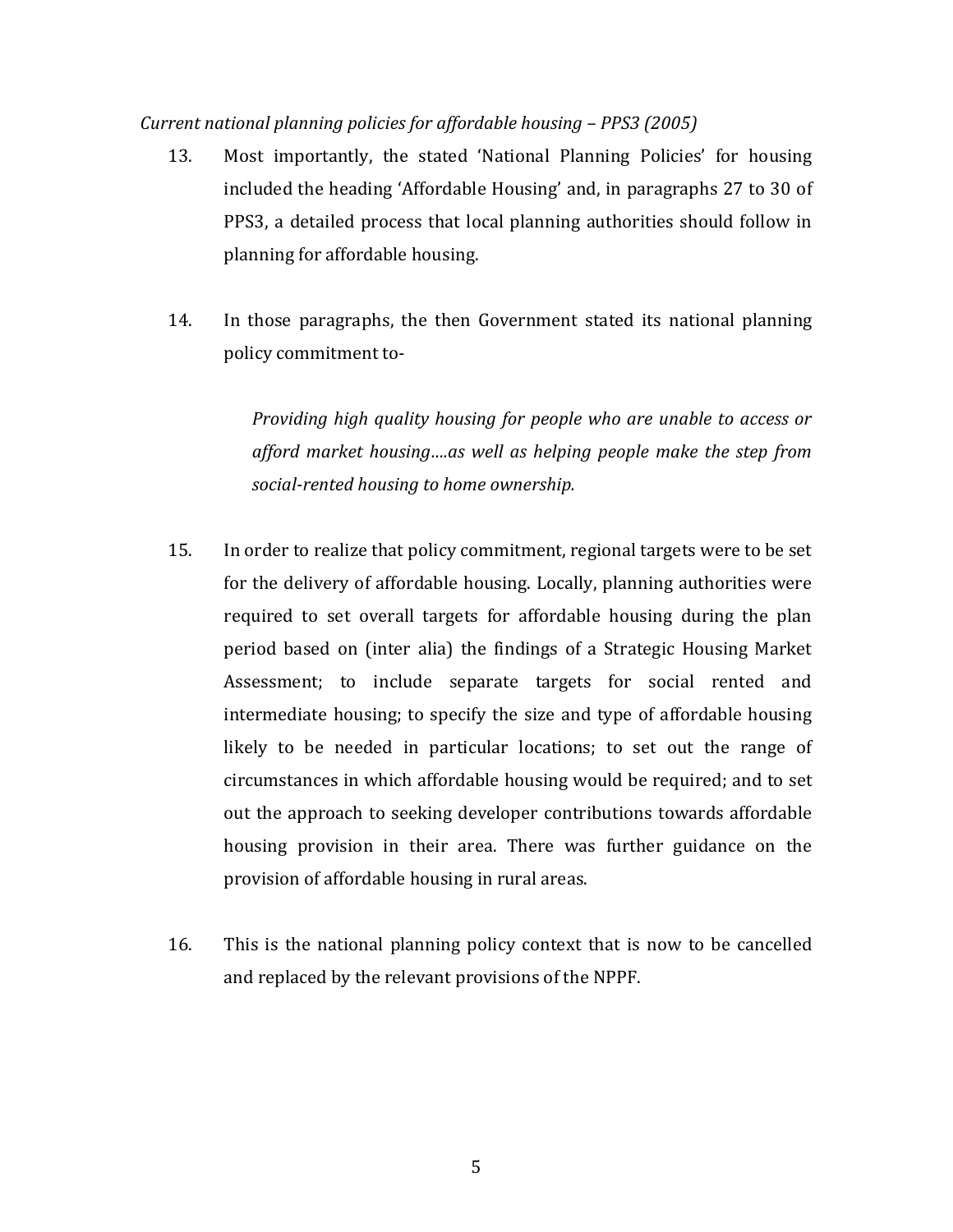#### *The NPPF and planning for affordable housing*

- 17. The Government's key housing objective is set out in paragraph 107 of the NPPF. It is to 'increase significantly' the delivery of new homes. The Government states that everyone should have the opportunity to live in high quality, well designed homes, which they can afford, in a community where they want to live. The planning system should aim 'to deliver a sufficient quantity, quality and range of housing consistent with the land use principles and other policies of this Framework' (paragraph 108).
- 18. Paragraph 107 identifies four objectives increasing housing supply; delivering a wide choice of high quality homes that people want and need; widening opportunities for home ownership; and creating sustainable, inclusive and mixed communities, including through regeneration and renewal of areas of poor housing.
- 19. Whilst planning for the delivery of affordable housing falls within these broadly stated housing and planning policy objectives, it is notable that the NPPF has very little to say in specific terms about that topic. A national planning policy initiative that was considered to merit a policy statement in its own right in 1998 and specific guidance in 2005 is no longer to be identified explicitly as a national planning policy objective.
- 20. The two sub-headed planning policy objectives for housing identified by the NPPF are 'Significantly increasing the supply of housing' (paragraphs 109-110) and 'Deliver a wide choice of quality homes' (paragraph 111- 112). Within these broad objectives, the Government requires local planning authorities to do the following –
	- (1) use an evidence base to ensure that their Local Plan meets the full requirements for market and affordable housing in the housing market area, including identifying key sites which are critical to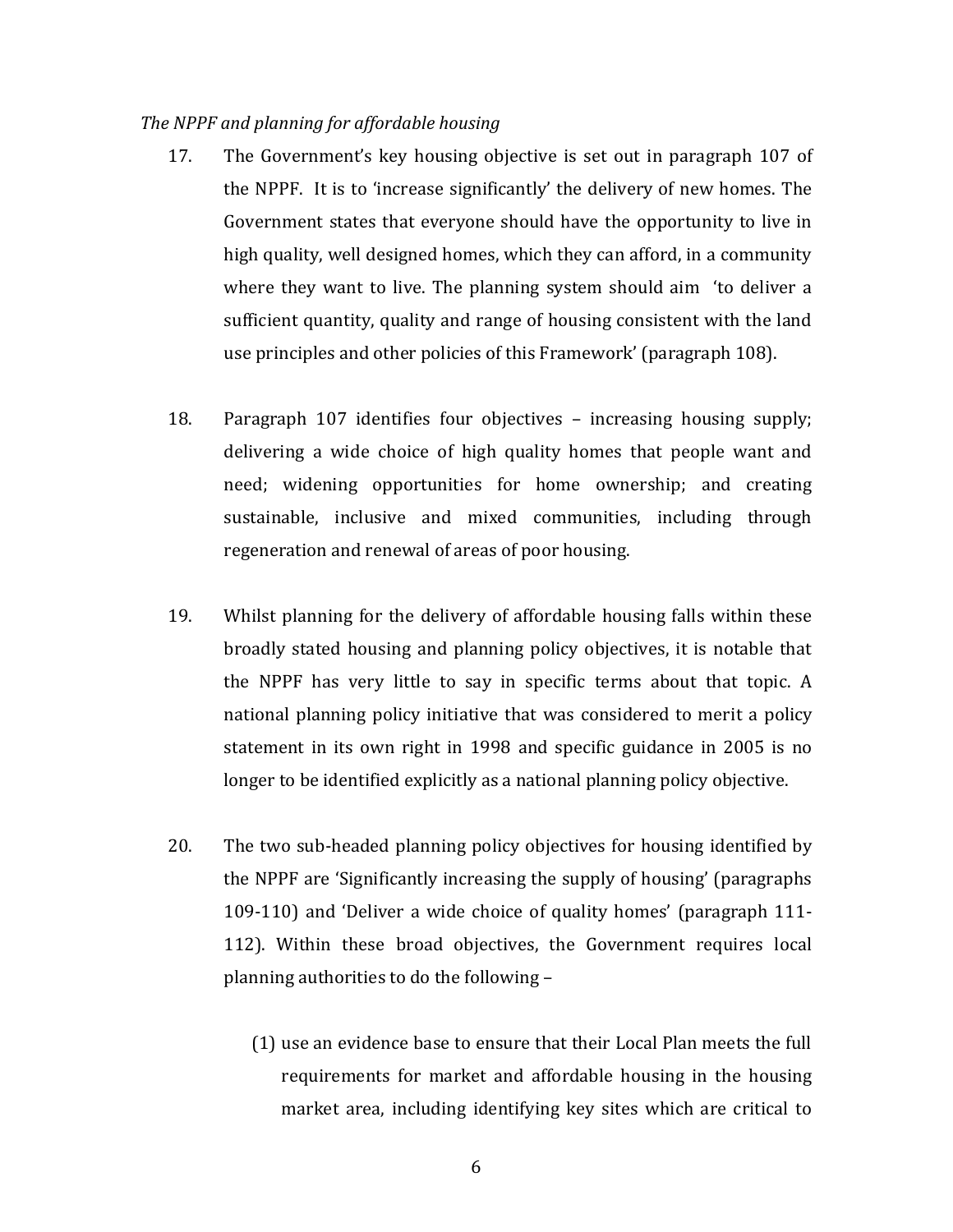the delivery of the housing strategy over the plan period (paragraph 109 bullet 1);

- (2) where they have identified affordable housing is required, set policies for meeting this need on site, unless off-site provision or a financial contribution of broadly equivalent value can be robustly justified (paragraph 111 bullet 3); and
- (3) in rural areas, be responsive to local circumstances and plan housing development to reflect local requirements, particularly for affordable housing. LPAs should consider whether to allow some market housing would facilitate the provision of significant additional affordable housing to meet local needs (paragraph 112).
- 21. The Glossary defines "affordable housing" in the terms that reflect the reissue of PPS3 in 2011 – social rented housing, affordable rented housing and intermediate housing. The Glossary defines a Strategic Housing Market Assessment as 'a key part of the evidence base required to ensure the delivery of housing that meets the needs of communities now and in years to come'.

#### *Summary of NPPF policy on planning for affordable housing*

- 22. In summary the proposed NPPF as regards planning and affordable housing is as follows –
	- (1) A local planning authority should assess the need for affordable housing in the housing market area(s) covered by its local plan as part of its overall assessment of local housing demand and need;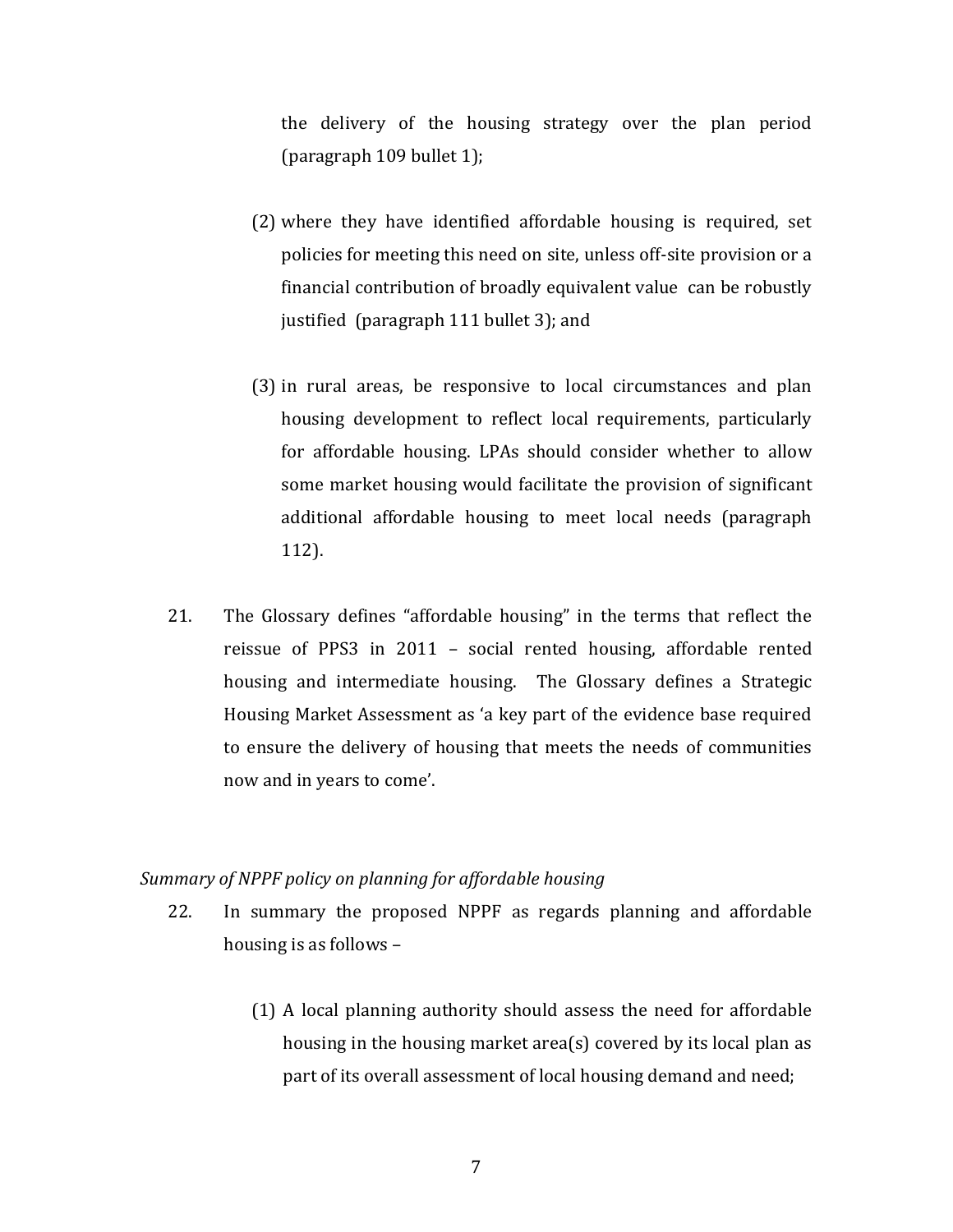- (2) The principal tool for that purpose remains the Strategic Housing Market Assessment.
- (3) Based on that assessment, the LPA should include policies and where appropriate, proposals in its local plan which serve to meet the identified local need for affordable housing as part of overall supply.
- (4) Where the LPA has identified a need for affordable housing, its policies should require that need ordinarily to be met on site.
- (5) A rural LPA should be responsive to local affordable housing need and to the opportunities presented by market housing schemes to add to the supply of affordable housing in rural areas.

#### **Discussion**

- 23. Does this represent a (fairly radical) condensation of existing national policy in PPS3? Or is there a significant shift away from the policies for the delivery of affordable housing through the planning process currently set out in PPS3?
- 24. In my view, in practice there is a significant shift away from PPS3.
- 25. In paragraphs 14 and 15 above, I have summarized current national planning policies for the delivery of affordable housing in paragraphs 27 to 30 of PPS3. Those national policies are prescriptive. LPAs are required to respond to an explicit national policy commitment for the delivery of affordable housing through the planning process and to regional targets whose purpose is to fulfil that commitment. The emphasis is upon consistency of approach at local level.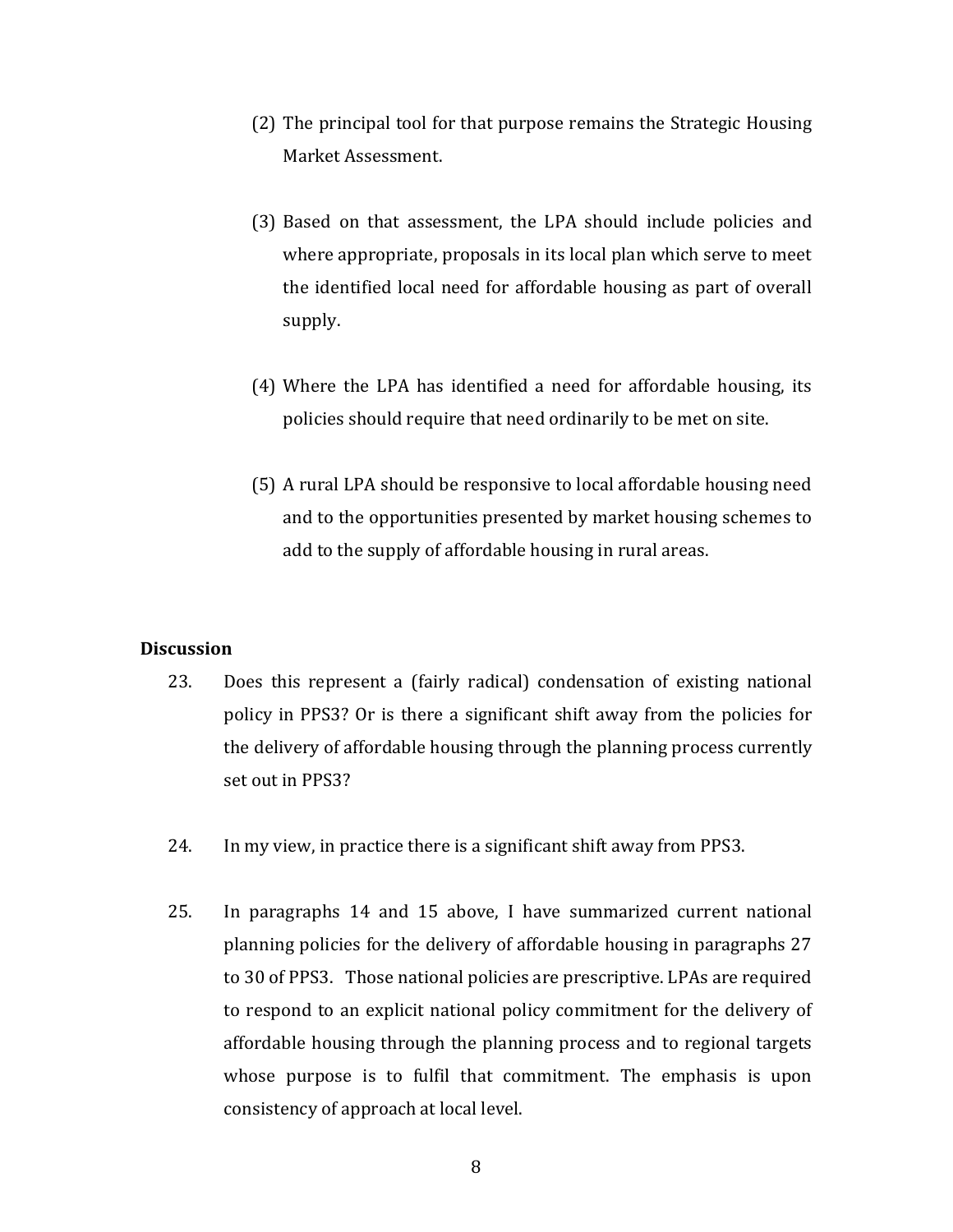- 26. This is a clear example, therefore, of what the current Secretary of State castigates as a 'top down' approach to planning. In the development control context, however, my understanding is that current national policies have shifted the debate away from whether the development should provide affordable housing and towards the amount of affordable homes that the development can be required to provide. The first question raised in pre-application discussion has ceased to be "Why any?". It is now generally "How many?". Moreover, the combination of the strong and explicit national planning policy commitment and the target based regional policy has tended to discourage house builders from testing the reliability of local housing needs assessment relied upon by the LPA. Developers and LPAs have generally taken the view that the default position on appeal is likely to be in favour of affordable housing provision broadly in accordance with the LPA's assessment.
- 27. In the brave new world of the NPPF, (*pace* Cala Homes) there will no longer be regional policies and regional targets. There will no longer be an explicitly stated national planning policy commitment to the delivery of affordable housing through the planning process, based upon a nationally prescribed policy model for local plans and development control decision making. In short, to a much greater extent that they have known since the mid-1990s, LPAs will be on their own. To a significantly greater degree, they will have to rely on their own housing needs assessments to provide the justification for seeking affordable housing provision and the amount of such provision. Conversely, as it seems to me, house builders have good reason to be more confident in challenging the reliability of the LPA's evidence base in order to justify the level of provision (or lack of provision) that they propose to make in any given case. Moreover, there are likely to be better prospects for